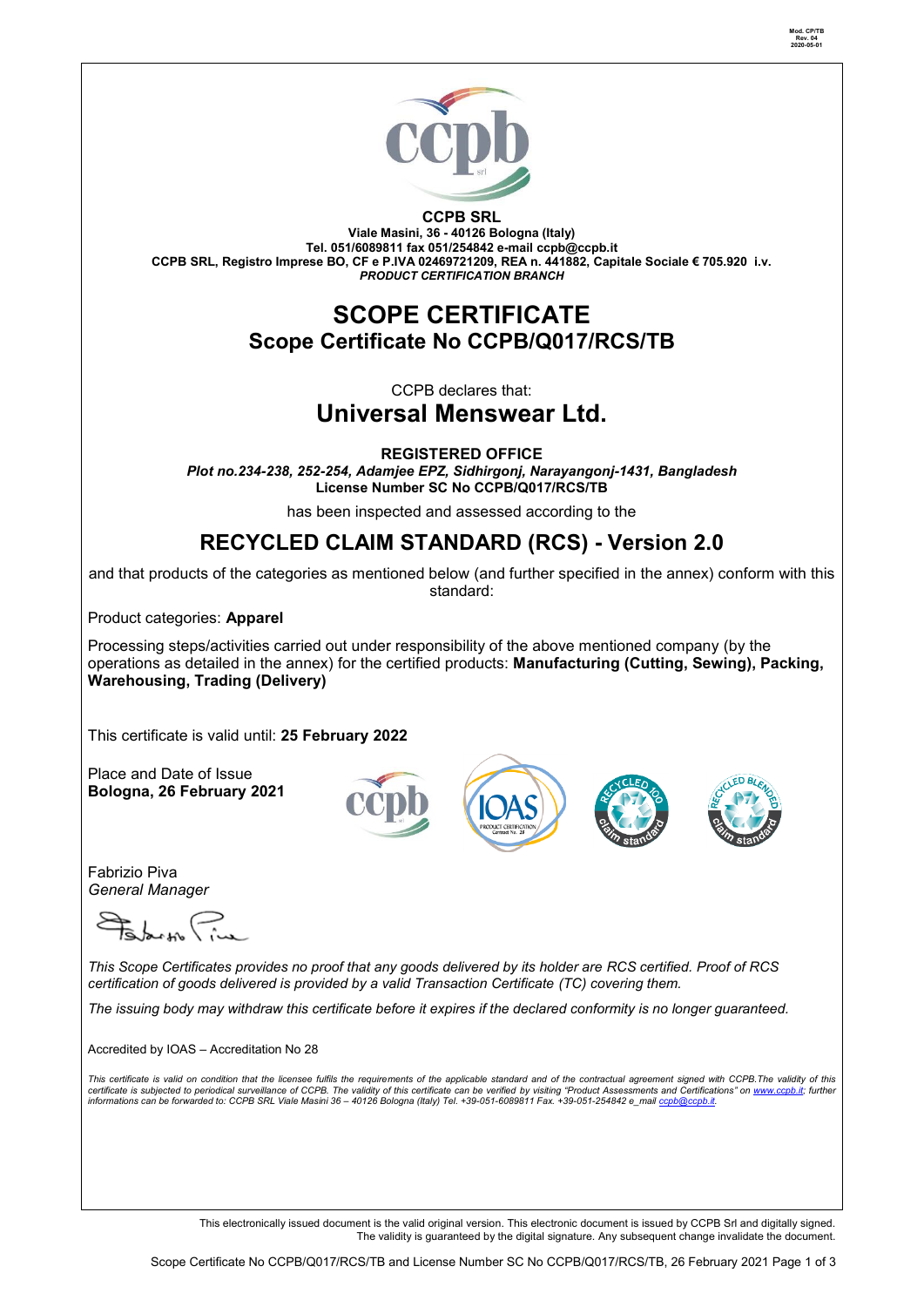

#### **CCPB SRL Viale Masini, 36 - 40126 Bologna (Italy) Tel. 051/6089811 fax 051/254842 e-mail [ccpb@ccpb.it](mailto:ccpb@ccpb.it) CCPB SRL, Registro Imprese BO, CF e P.IVA 02469721209, REA n. 441882, Capitale Sociale € 705.920 i.v.** *PRODUCT CERTIFICATION BRANCH*

Universal Menswear Ltd. RECYCLED CLAIM STANDARD (RCS) - Version 2.0

## **Products Appendix to certificate no. CCPB/Q017/RCS/TB**

In specific the certificate covers the following products:

| Product<br>Category | <b>Product Details</b>           | Material and Material composition                                                 | Label Grade        |
|---------------------|----------------------------------|-----------------------------------------------------------------------------------|--------------------|
| Apparel             | Others (Woven Tops<br>& Bottoms) | 100% Recycled Post-consumer<br>Polyester                                          | <b>RCS 100</b>     |
|                     |                                  | 20.0% Recycled Post-Consumer<br>Polyester+<br>80.0% Conventional Cotton           | <b>RCS Blended</b> |
|                     |                                  | 95.0% Recycled Pre-Consumer<br>Polyester+ 5.0% Conventional<br>Elastane (Spandex) | <b>RCS 100</b>     |

Place and Date of Issue **Bologna, 26 February 2021**





Fabrizio Piva *General Manager* 

Februar Pine

This electronically issued document is the valid original version. This electronic document is issued by CCPB Srl and digitally signed. The validity is guaranteed by the digital signature. Any subsequent change invalidate the document.

**Mod. CP/TB Rev. 04 2020-05-01**